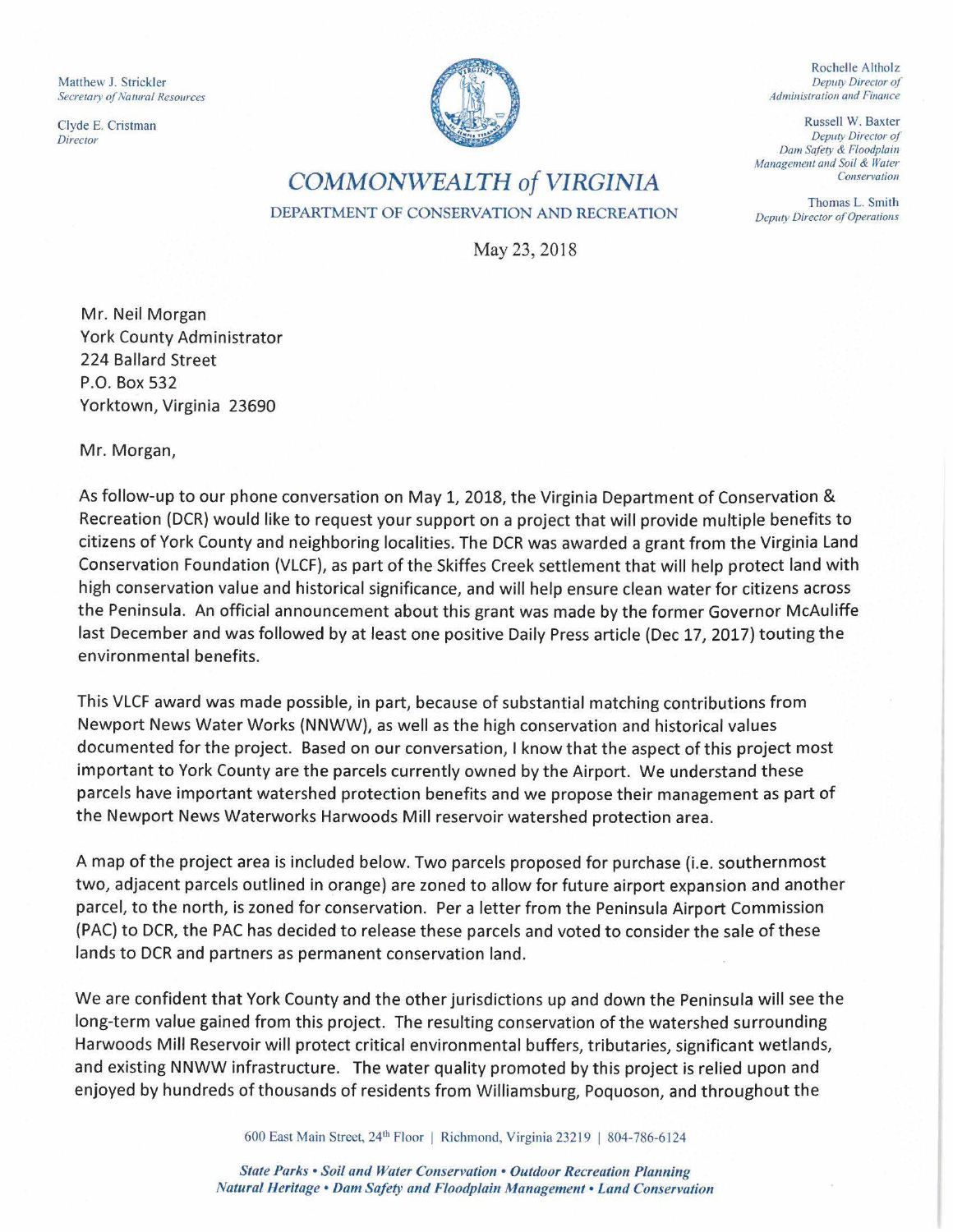region. Many of these same residents, and others from outside the region, will enjoy the opportunity to recreate on these lands. This project will also protect key parts of the Yorktown Civil War Battlefield - the location of the Peninsula Campaign, a pivotal event in the Civil War and American history.

I am writing to ask if you would provide an acknowledgement that you concur with the value of this overall project, and support its moving forward, towards the future conservation designations of the former airport expansion properties. We look forward to working with York County and other partners on this important project.

Sincerely,

Jason Bulluck, Director Virginia Natural Heritage Program Department of Conservation and Recreation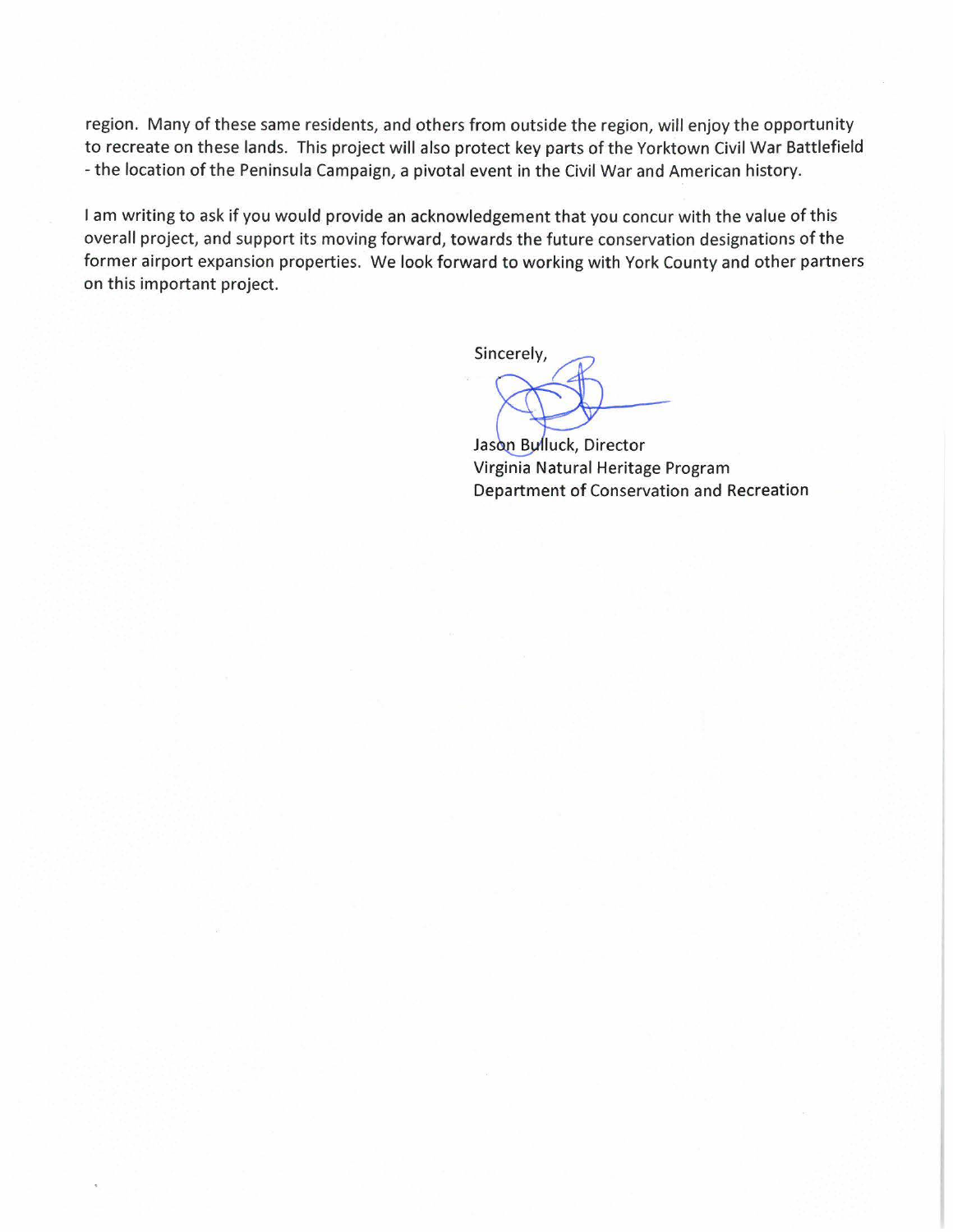

The above map displays the properties comprising and required for the completion of the funded project. Pink-outlined *parcels currently owned by NNWW will have additional protections applied, serving as match to the purchase of the orange-outlined parcels, to be purchased and placed under conservation easement. The southernmost pair of parcels outlined in orange are zoned to allow for future airport expansion though this is no longer the intention of the Airport. The northernmost orange-outlined parcel is zoned for conservation.*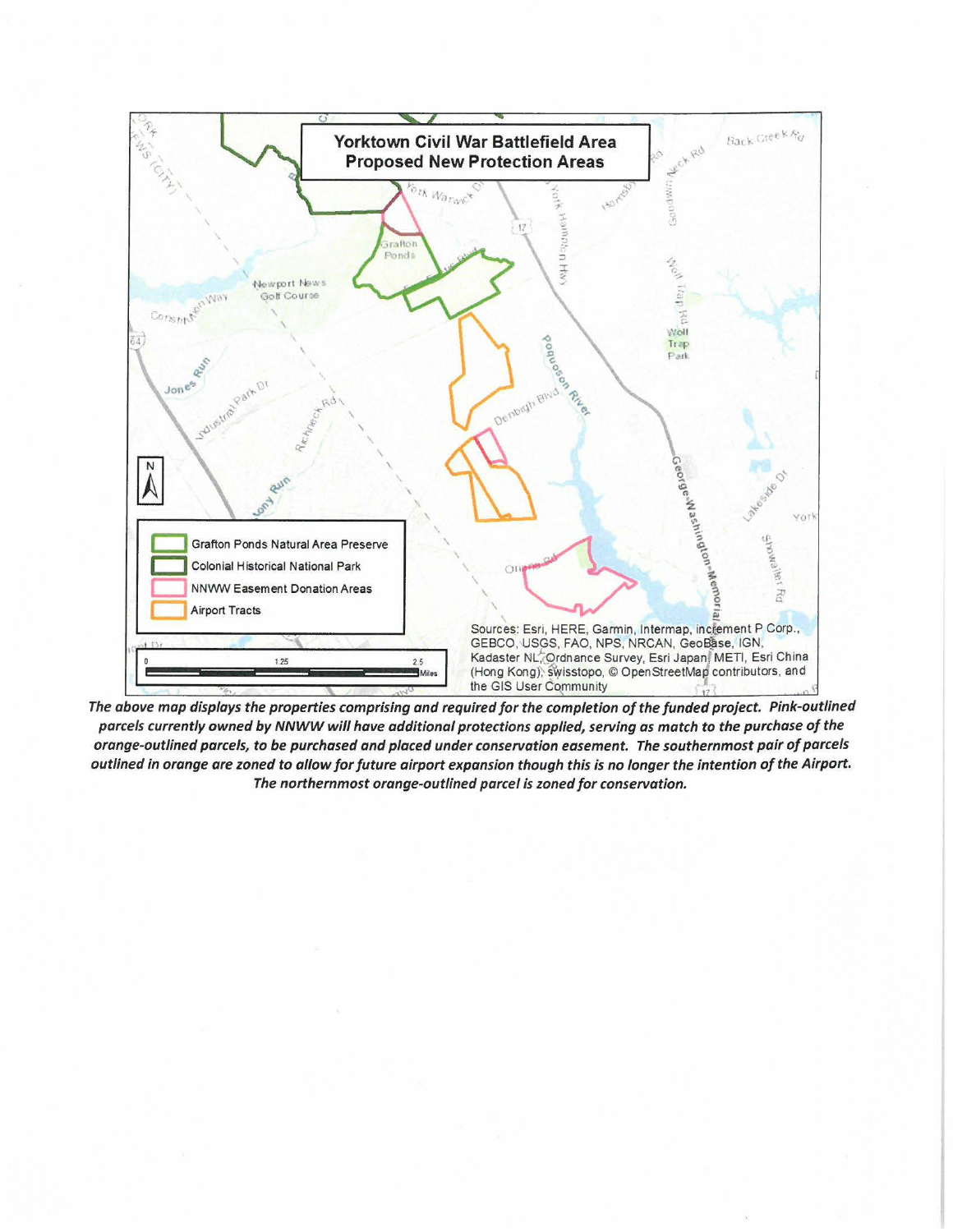**County Administrator**  Neil A. Morgan



**Deputy County Administrator**  Mark L. Bellamy, Jr.

**Deputy County Administrator**  Vivian A. Calkins-McGettigan

July 12, 2018

Mr. Jason Bulluck, Director Virginia Natural Heritage Program Department of Conservation and Recreation 600 East Main Street, 24<sup>th</sup> Floor Richmond, Virginia 23219

Dear Mr. Bulluck:

I am writing in response to your letter of May  $23<sup>rd</sup>$  regarding the Virginia Department of Conservation and Recreation's (DCR) proposal to utilize funds awarded from the Virginia Land Conservation Foundation Surry-Skiffes Creek Restricted Funds Grant to acquire various properties in York County for purposes of environmental conservation and historic preservation.

York County is committed to the proper stewardship of our environmental and cultural resources; in fact, the Board of Supervisors specifically designated environmental stewardship as one of its six strategic priorities, and reservoir protection is a significant part of that. There are three public drinking water reservoirs located wholly or partly in the County, and Newport News Waterworks (NNWW) and Williamsburg Waterworks own a combined total of roughly 7,000 acres of watershed property in the County – more than 10 percent of our total land area. We strive to protect these reservoirs through rigorous enforcement of our Watershed Management and Protection Area overlay district regulations and through the expenditure of significant stormwater improvement funds on capital projects in the Poquoson River watershed to protect the regional drinking water supply. Likewise, we take great strides through our Historic Resources Management overlay district provisions to ensure that as development activity occurs, historic buildings and archeological resources are properly documented and protected or recovered. Furthermore, the County actively supported the Civil War Trust's recent acquisition of 65 acres of land between Penniman Road and the Colonial Parkway and another 3.5 acres off Penniman Road for historic preservation.

According to your letter and the accompanying map, the DCR seeks to acquire three parcels that are currently owned by the Peninsula Airport Commission (PAC), while three additional properties owned by the NNWW would have additional protections applied to them as part of this arrangement. The County has no objection to the DCR's acquisition of the 200-acre parcel located at 700 Country Lane and further identified as Assessor's Parcel 23-14A (GPIN QO?c-1908-2209). It is our understanding that this parcel serves as a wetlands mitigation site for the airport; accordingly, it is zoned RC (Resource Conservation) and designated Conservation in our Comprehensive Plan. This zoning and Comprehensive Plan designation also applies to the

**224 Ballard Street• P.O. Box 532** • **Yorktown, Virginia 23690-0532** • **(757) 890-3320 Fax: (757) 890-4000 •TDD (757) 890-3621** • **Email: ctyadm@yorkcounty.gov**  *A Hampton Roads Community*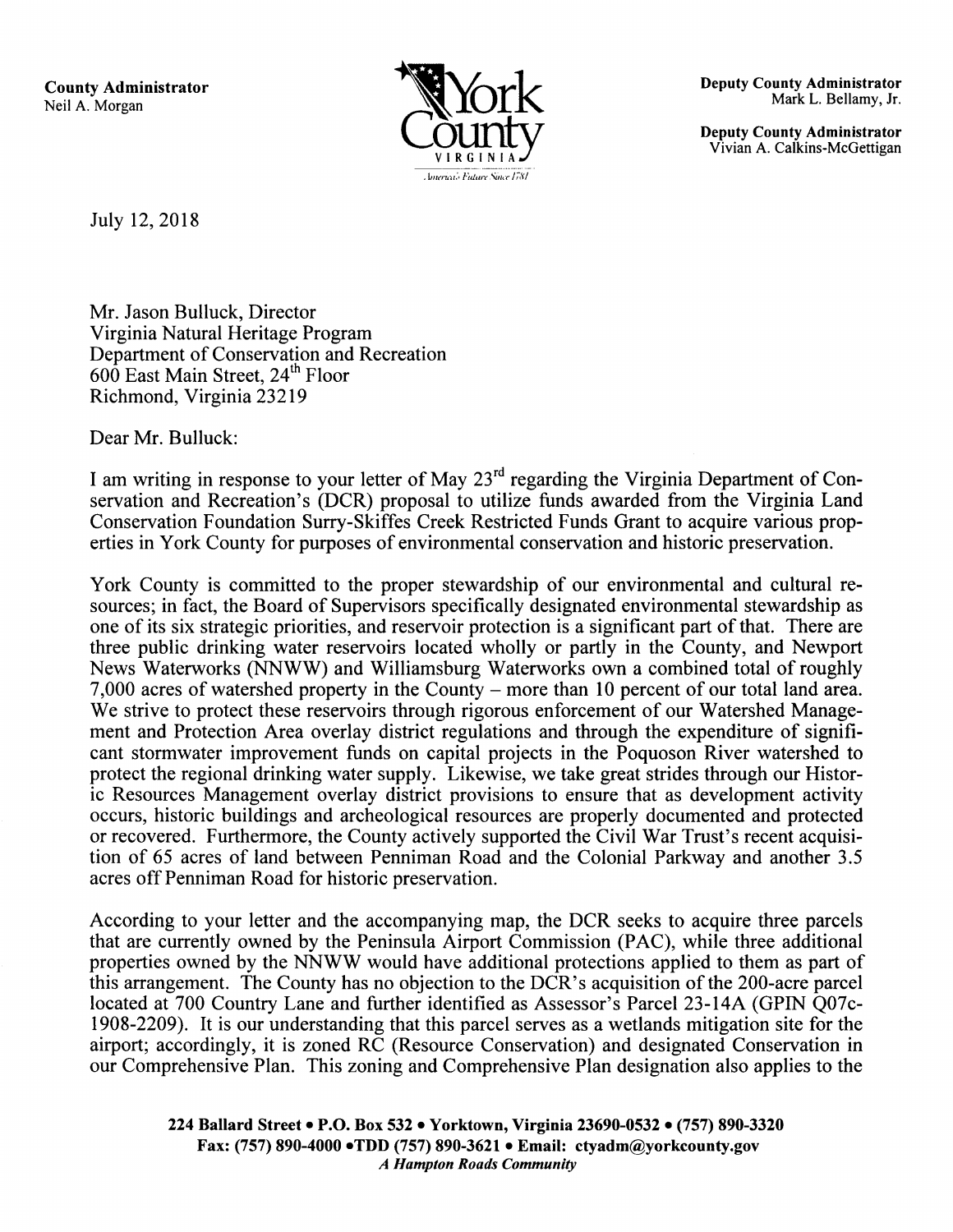Mr. Jason Bulluck July 9, 2018 Page 2

three NNWW properties noted above (and almost all watershed property in the County); therefore, we have no objection to the application of additional restrictions to these properties.

However, we do have a significant concern about the DCR's proposal to purchase the two PAC-owned parcels located at 108 Elm Drive and 420 Oriana Road and further identified as Assessor's Parcel Nos. 29-lA and 29-2 (GPINs Q06d-3377-0827 and Q06d-3377-0827). These two parcels, which stretch from Denbigh Boulevard all the way to Oriana Road, have a combined area of 337.7 acres, 200 acres of which-the portion located north of the 200'-wide Dominion Energy easement that runs through the property – have been targeted by the County's Economic Development Authority (EDA) for long-term economic development purposes. The EDA recently worked with the PAC administration in an effort to acquire this property, which is zoned IL (Limited Industrial) and designated Limited Industrial in our Comprehensive Plan. As part of that effort, we have spent considerable engineering funds and determined that approximately 140 acres of this site would not be subject to any unusual environmental restrictions. These findings are supported by an Environmental Assessment of this property prepared for the PAC by RS&H, Inc. While the Comprehensive Plan makes specific reference to the potential for future runway expansion on this property – which, according to your letter, is no longer part of the airport's plans – that is not our only interest with regard to this property. Our original Comprehensive Plan, adopted in 1991, designated the entire area bounded by the Newport News city line, Denbigh Boulevard, Oriana Road, and the NNWW watershed as one of our Economic Development Priority Areas. Twenty-seven years later, that vision for this property has not changed. In fact, this site has recently been identified by the Hampton Roads Planning District Commission as one of several potential Regional Economic Development "mega-sites" in Hampton Roads. In addition, the County has received a grant from the Virginia Economic Development Partnership to help pay for a site assessment of this property under the auspices of the Virginia Business Ready Sites Program, which is a discretionary program established to help localities develop and market existing industrial or commercial sites to prospective businesses.

The importance of this tract as part of the County's long-term economic development strategy needs to be understood within the context of the limited availability of taxable land in the County that is well suited for commercial or industrial development. As noted earlier, watershed property alone constitutes more than 10 percent of our gross land area. When federally owned property is factored in  $-$  i.e., Camp Peary, U.S. Naval Weapons Station Yorktown, the Landings at Langley military housing complex, the U.S. Coast Guard Training Center, and the vast landholdings of the National Park Service – slightly less than 50 percent of the County's land area is not subject to local taxation. With so much non-taxable land, it is critical that we maximize the revenue-generating potential of those viable economic development sites that remain. If this property were to be acquired by the Commonwealth and placed under a conservation easement, the detriment to the County would be twofold: we would not only be losing a valuable economic development opportunity, but we would also be forgoing the payment in lieu of taxes that NNWW would be obligated to pay as compensation for lost real estate taxes if it were to own the property.

In summary, the County supports the overall intent of this project and shares the DCR's goals relative to protecting our natural and cultural resources. I am confident that by working together in a spirit of cooperation, we can pursue these goals without sacrificing one of the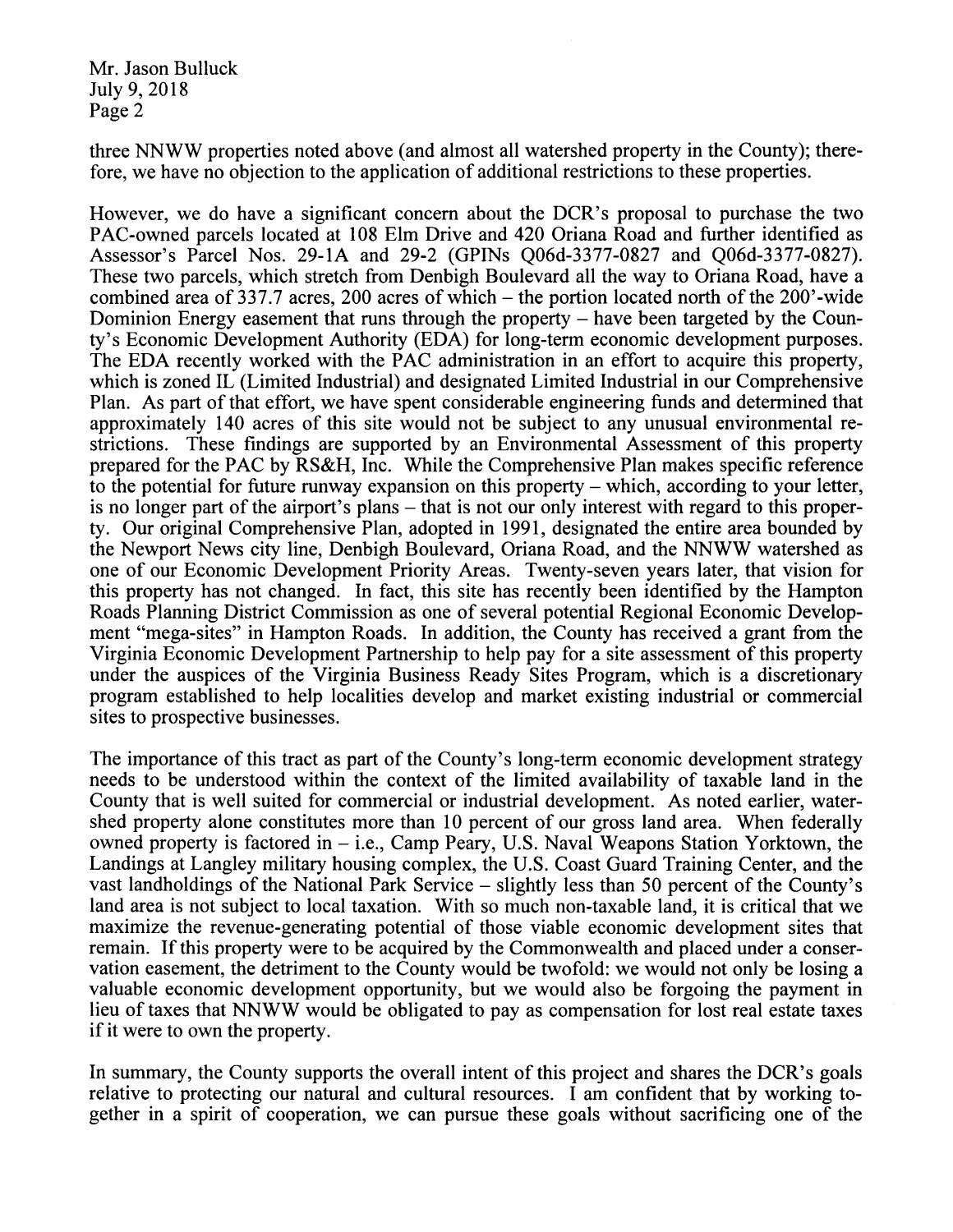Mr. Jason Bulluck July 9, 2018 Page 3

County's prime economic development sites. Toward that end, I recommend that appropriate representatives from the OCR, PAC, the City of Newport News, and York County meet in the near future with the goal of advancing this discussion toward a mutually acceptable outcome that serves the interests of all the stakeholders. We would be happy to host such a meeting and assist with whatever arrangements need to be made.

Thank you for the opportunity to review the information and provide comments. I look forward to hearing from you soon.

Sincerely Neil A. Morgan

County Administrator

**TCC**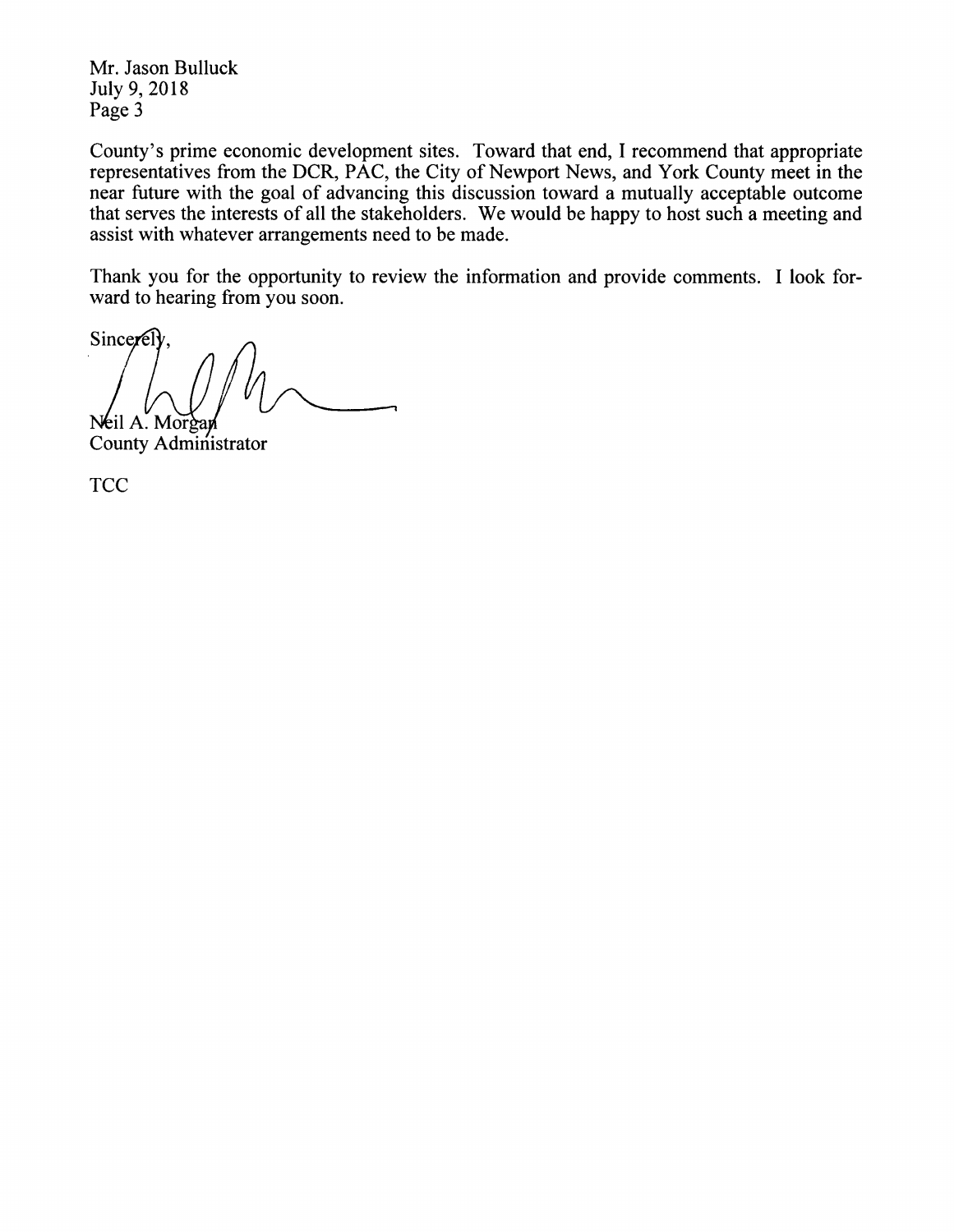**COUNTY ADMINISTRATOR**  Neil A. Morgan



**BOARD OF SUPERVISORS** 

Walter C. Zaremba District l Sheila S. Noll District 2 W. Chad Green District 3 Jeffrey D. Wassmer District 4 Thomas G. Shepperd, Jr. District 5

July 10, 2018

Mr. Joel H. Peck Clerk, State Corporation Commission *Clo* Document Control Center 1300 E. Main Street Richmond, Virginia 23219

RE: Case No. PUR-2018-00042

Dear Mr. Peck:

As Administrator for York County, I am writing to express my locality's strong support for Dominion Energy Virginia's Strategic Underground Program (SUP). York County asks the Commission to approve the company's petition in Case No. PUR-2018-00042 and, in doing so, help this valuable initiative continue to make progress.

Reliable and secure electric service is necessary for the residents of York County and for the County's businesses, government institutions, military bases, and historic attractions; however, reliability has become even more critical as our society's dependence on electronic devices and connected systems has grown. We all depend today, more than ever, on electricity for telecommunications, banking, commerce, education, healthcare, and the basic services provided to our citizens.

York County understands the SUP is an important part of Dominion Energy's efforts to build a more secure and reliable grid, reduce outages, and accelerate power restoration when disruptions do occur by converting outage-prone overhead distribution tap lines to underground service. This will certainly improve reliability in the neighborhoods with SUP projects. We know the SUP is still in its early stages, and that so far in York County about 2.2 miles of overhead lines, which include 15 individual power lines, have been converted to underground. Our hope is that more of our County's neighborhoods will see their lines placed underground as the SUP proceeds.

From a broader perspective, the SUP as it advances will have reliability benefits far beyond just the communities with overhead-underground conversions. Most notably, the Hampton Roads region and the Virginia Peninsula have experienced hurricanes and weather events and will continue to be threatened with more crippling storms. Overhead lines in heavily treed neighborhoods can sustain heavy damage during severe weather, requiring complicated and time-consuming repairs. As more and more conversion projects are completed, Dominion Energy crews will face fewer of these severe damage situations after storms, accelerating the process of getting the lights back on for all customers, which will help York County and other localities return to normal operations more quickly. For example, we are sometimes forced to close schools after weather events if they lose power. In addition, many classroom and homework assignments now depend on access to the internet, which also can be disrupted by long power outages. As the SUP progresses, we hope these disruptions will be less frequent and of shorter duration.

**224 Ballard Street• P.O. Box 532** • **Yorktown, Virginia 23690-0532** • (757) **890-3320 Fax: (757) 890-4002 •TDD (757) 890-3621** • **Email: bos@yorkcounty.gov**  *A Hampton Roads Community*